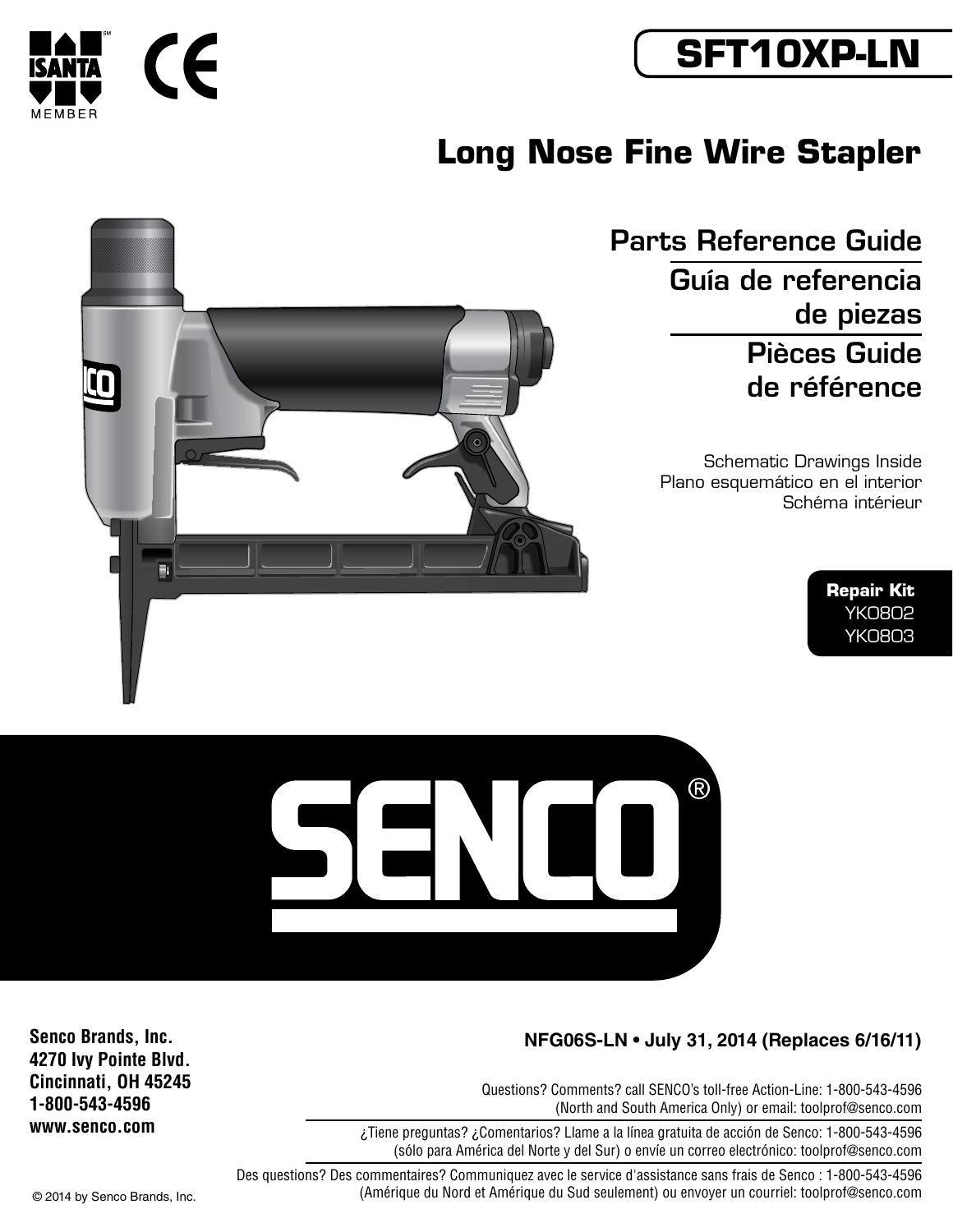

- \* Does Not Include O-rings
- \* No incluye sellos de gomas
- \* Joints exclus

# Contents of YK0802 Kit ## Contents of YK0803 Kit











AA0192



**Tool #** 6S0421N C WIRE LN (US) 6S2421N C (EU) 6S2461 AT (EU)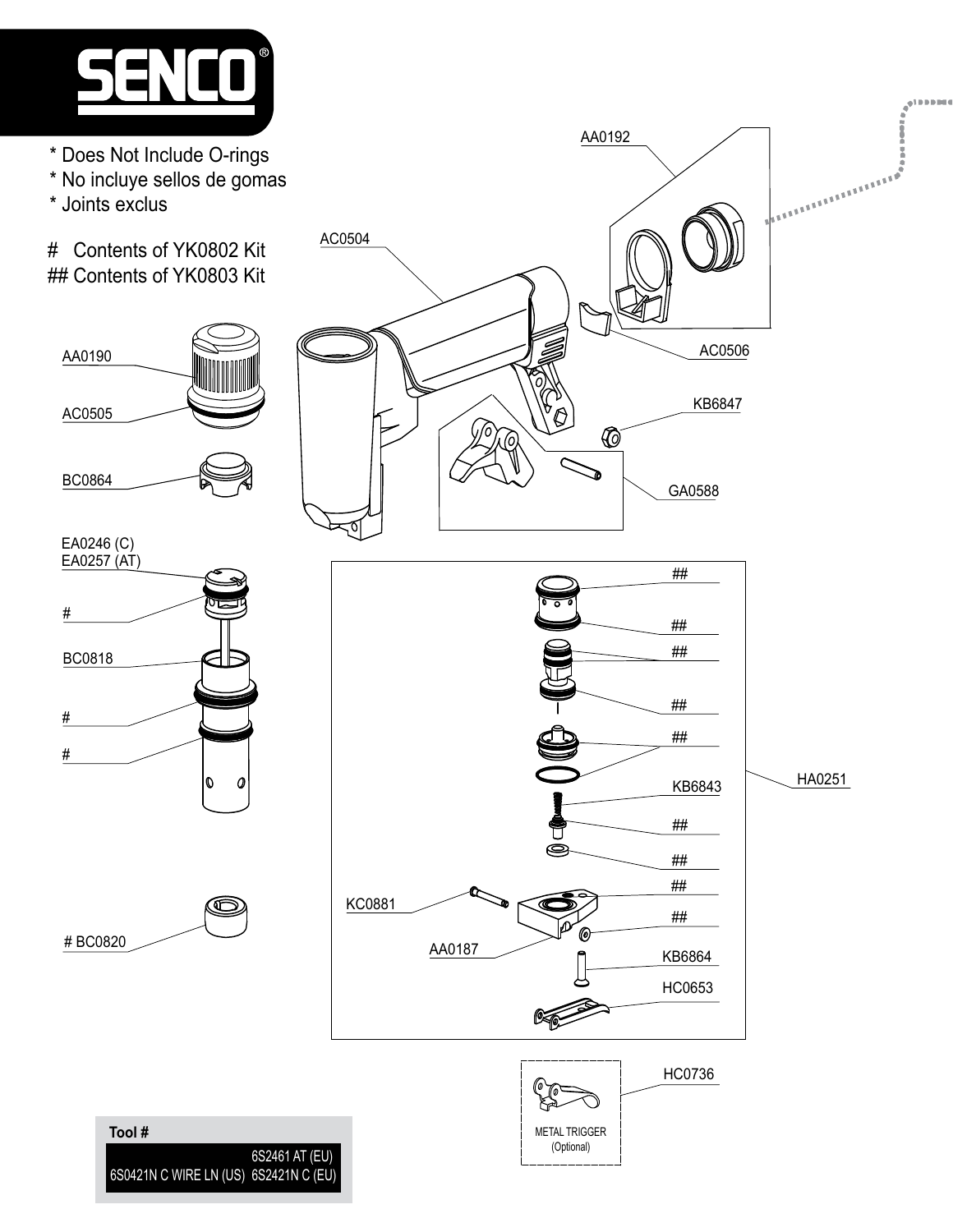## Long Nose Fine Wire Stapler **SET10XP-LN**



4 *Recommended Plugs* Plugs shown smaller than actual size